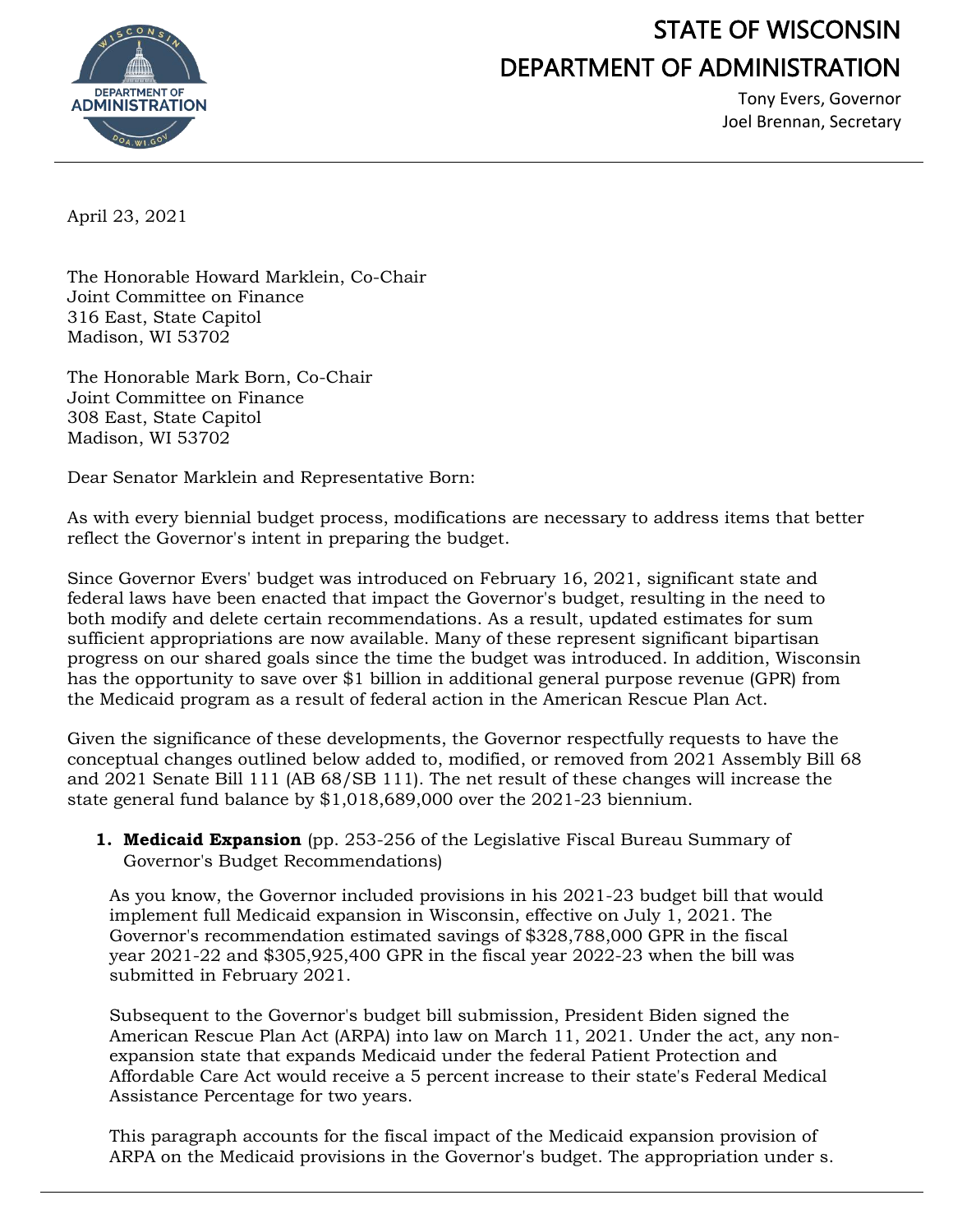20.435(4)(b) should be reduced by \$529,500,200 GPR in the fiscal year 2021-22 and by \$509,421,800 GPR in the fiscal year 2022-23.

## **2. Updating sum sufficient reestimate for the Electronic & Information Technology Manufacturing (EITM) Zone refundable credits.**

As you are aware, the terms of the agreement with Foxconn for receipt of awards under the EITM Zone were renegotiated by the Evers Administration and approved by the Wisconsin Economic Development Corporation Board on April 20, 2021. This renegotiation will save taxpayers \$2.77 billion compared to the previous contract.

To reflect the recently updated contract terms, we respectfully request that the estimates for the EITM Zone refundable credits be updated to reflect an anticipated expenditure of \$37.4 million for the 2021-23 biennium, with up to \$29,100,000 in the fiscal year 2021- 22 and up to \$8,300,000 in the fiscal year 2022-23.

## **3. Modifying the Medical Care Insurance Deduction for Self-Employed Individuals** (p. 210 of the Legislative Fiscal Bureau Summary of Governor's Budget Recommendations)

The Governor's budget bill also includes provisions to modify the current law deduction for medical care insurance premiums that are paid by individuals who are self-employed.

This provision, among many others, was signed into law by the Governor as 2021 Wisconsin Act 1.

Thus, we respectfully request that these provisions, since they are now current law, be removed from AB 68/SB 111.

**4. Federalize Provisions Related to College Savings Accounts** (pp. 216-217 of the Legislative Fiscal Bureau Summary of Governor's Budget Recommendations)

The Governor's budget bill includes provisions to adopt changes to the Internal Revenue Code related to qualified distributions from 529 plans for expenses associated with registered apprenticeship programs and principal or interest on qualified student loans of the account's beneficiary or sibling of the beneficiary.

These provisions, among many others, were signed into law by the Governor as 2021 Wisconsin Act 1.

Thus, we respectfully request that these provisions, since they are now current law, be removed from AB 68/SB 111.

**5. Lottery Multijurisdictional Games** (pp. 515-516 of the Legislative Fiscal Bureau Summary of Governor's Budget Recommendations)

The Governor's budget bill includes provisions to expand the scope of multijurisdictional lottery games that may be offered by the Wisconsin Lottery to include games that extend into other countries beyond the United States and Canada.

These provisions were signed into law by the Governor as 2021 Wisconsin Act 6.

Thus, we respectfully request that these provisions, since they are now current law, be removed from AB 68/SB 111.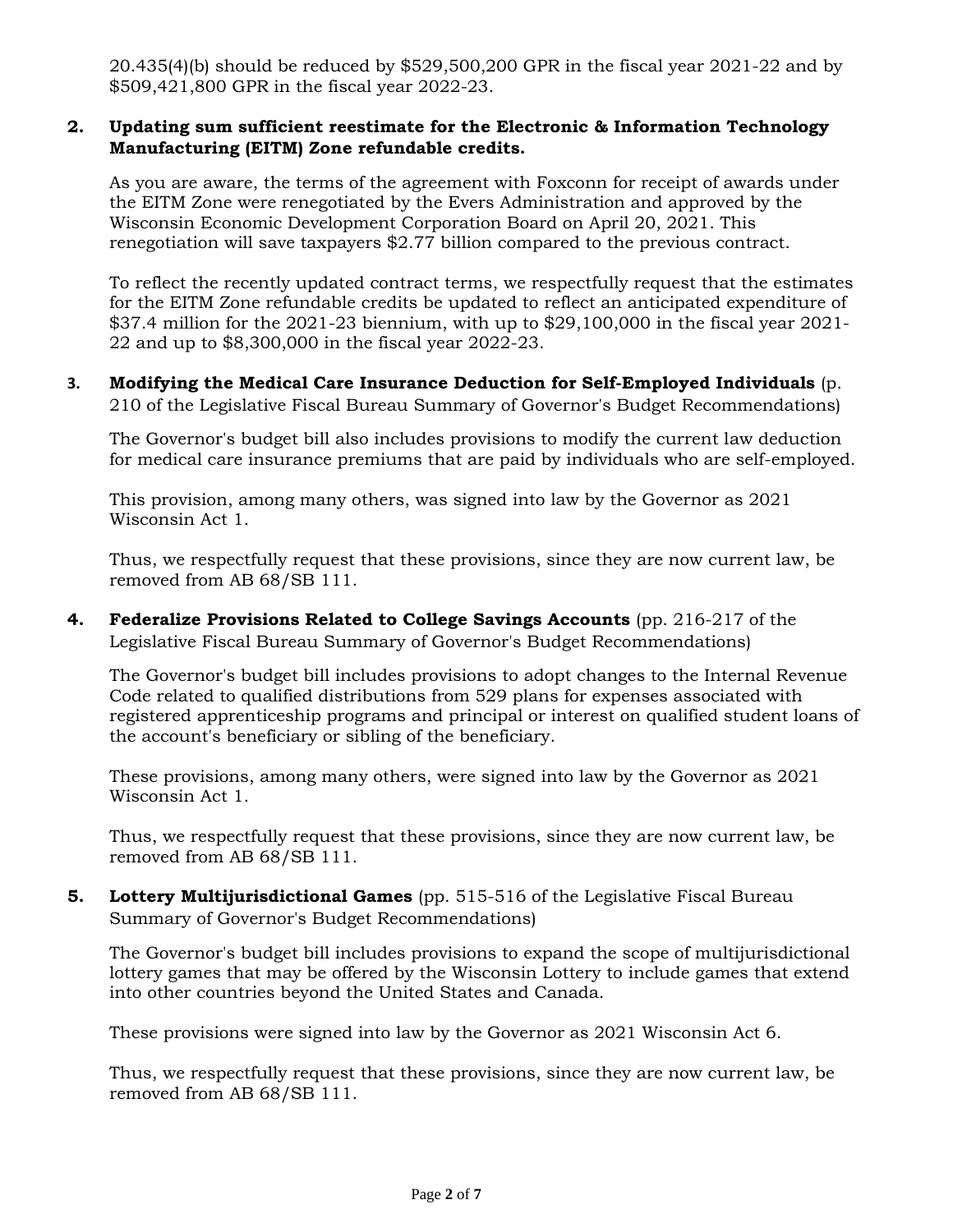**6. Pay Progression for Assistant State Public Defenders** (pp. 453-454 of the Legislative Fiscal Bureau Summary of Governor's Budget Recommendations)

The Governor's budget includes \$10,591,800 to provide pay progression to assistant state public defenders over the biennium. In addition, the Governor's budget includes a provision to allow the State Public Defender to exceed the 10 percent limitation on the maximum salary adjustments for assistant state public defenders in the fiscal year 2021- 22.

On March 1, 2021, the Governor signed 2021 Wisconsin Act 7, which allows the State Public Defender to exceed the 10 percent limitation on the maximum salary adjustments for assistant state public defenders in the fiscal year 2020-21.

As the exemption on the maximum salary adjustment has already occurred, we respectfully request to remove the provision to allow the State Public Defender to exceed the 10 percent limitation on the maximum salary adjustments for assistant state public defenders in the fiscal year 2021-22 from AB 68/SB 111.

**7. Licensure and Regulation of Pharmacy Benefit Managers** (pp. 321-326 of the Legislative Fiscal Bureau Summary of Governor's Budget Recommendations)

The Governor's budget bill includes provisions that provide additional oversight over pharmacy benefit managers, requiring their licensure to operate in the state as well as additional transparency and reporting requirements, and increased transparency between pharmacy benefit managers and contracted pharmacies.

Some of these provisions were signed into law by the Governor as 2021 Wisconsin Act 9.

Thus, we respectfully request that the applicable provisions related to this item in 2021 Wisconsin Act 9 be removed from AB 68/SB 111 since these provisions are now current law.

**8. Intervenor Compensation for Citizens Utility Board and Low-Income Advance Intervenor Compensation** (p. 506 of the Legislative Fiscal Bureau Summary of Governor's Budget Recommendations)

The Governor's budget bill includes provisions related to restructuring the intervenor compensation grant program by providing additional funding directly from utilities to the consumer advocate, which would continue to represent customers in rate case decisions before the Public Service Commission.

Since the vast majority of these provisions were signed into law by the Governor as 2021 Wisconsin Act 24, we respectfully request that the provisions already enacted be removed from AB 68/SB 111.

In addition to the modifications due to enacted federal and state legislation, the Governor requests that the following changes be included in AB 68/SB 111 to clarify the intent of his recommendations.

**9.** In-Person Absentee Voting Period Extension (p. 168 of the Legislative Fiscal Bureau Summary of Governor's Budget Recommendations)

The Governor's budget includes a provision that eliminated the restriction on how soon a person may complete an absentee ballot in person. The provision also included a change to the deadline to complete an absentee ballot, making it no later than 7:00 p.m. on the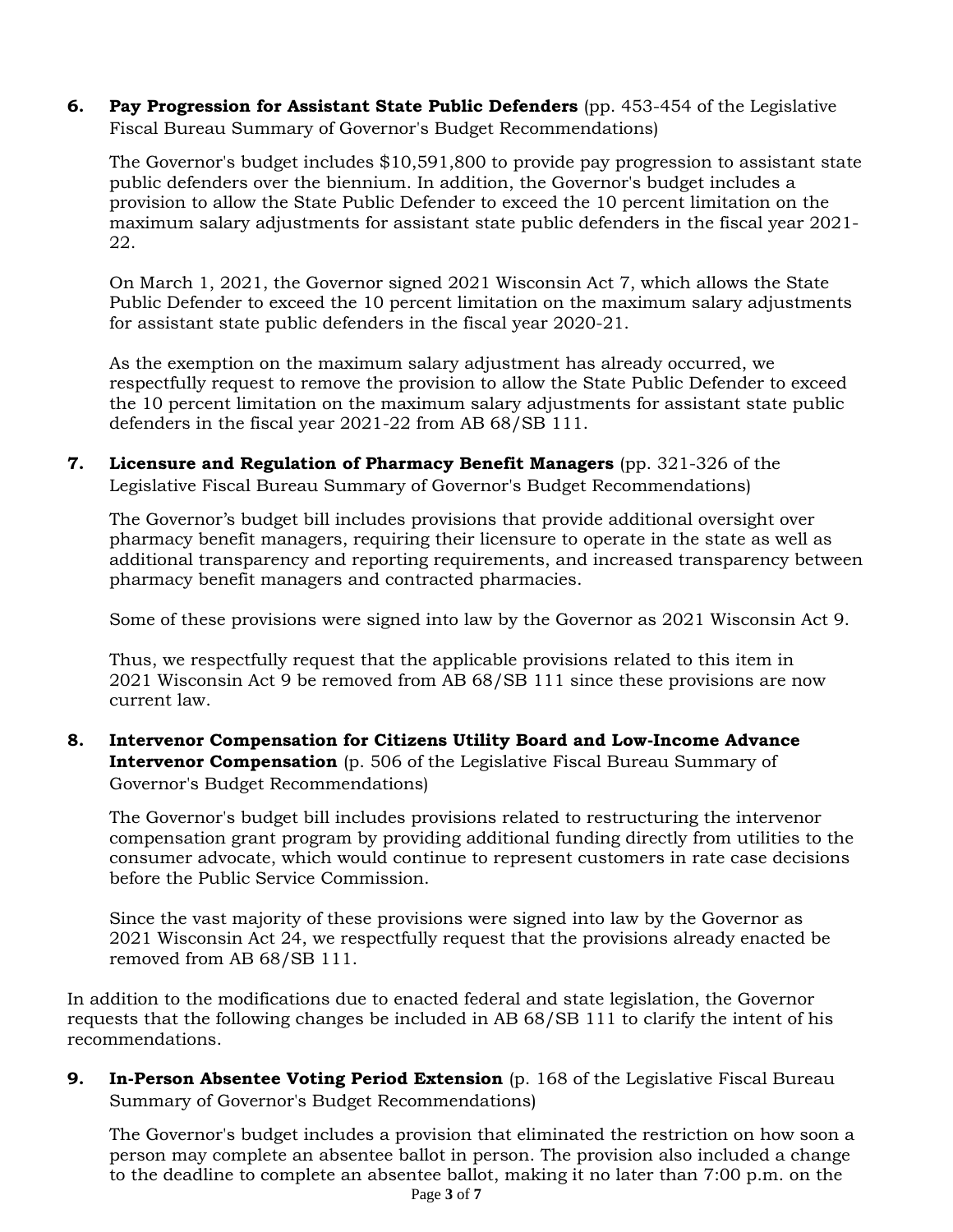Friday preceding the election. The change to the deadline was erroneously included and should not have modified the current law deadline of the Sunday preceding the election.

Thus, we respectfully request that the provision relating to changing the deadline by which a person has to complete an absentee ballot be removed.

**10. Medicaid Emergency Physician Rate Increase** (pp. 267-268 of the Legislative Fiscal Bureau Summary of Governor's Budget Recommendations)

The Governor's budget recommends providing a temporary Medicaid reimbursement rate increase for emergency physicians. This provision was intended to provide a permanent and ongoing Medicaid rate increase for emergency physicians. To meet this intent, we respectfully request the appropriation under s. 20.435(4)(b) should be increased by  $$1,983,000$  GPR in the fiscal year 2022-23 and the appropriation under s. 20.435(4)(o) should be increased by \$3,235,500 FED in the fiscal year 2022-23.

**11. FoodShare Electronic Benefit Transfer Processing Equipment Grants** (pp. 275-276 of the Legislative Fiscal Bureau Summary of Governor's Budget Recommendations)

The Governor's budget bill included a provision to provide grants to farmers markets and farmers that directly market food for FoodShare electronic benefits transfer (EBT) processing equipment to expand locations where FoodShare EBT can be used for the purchase of healthy foods.

The Governor intended to provide for the use of all forms of payment at farmers markets or farmers who sell food directly to the public. Therefore, we respectfully request that the allowable uses of the grant funds include the purchase of credit and debit card processing equipment as well as FoodShare EBT processing equipment.

**12. Nursing Home and Community-Based Residential Facility Rate Setting Methodology and Home- and Community-Based Waiver Programs Rate Bands** (p. 257 and p. 297 of the Legislative Fiscal Bureau Summary of Governor's Budget Recommendations)

The Governor's budget recommended directing the Department of Health Services (DHS) to modify the methodology used in setting Medicaid payments to nursing homes and licensed community-based residential facilities by repealing the Resource Utilization Groupings methodology and instead using a facility's case-mix index for determining acuity. The Governor's budget also recommended directing the department to develop a statewide rate band that would establish equitable and sustainable minimum rates for home- and community-based long-term care supports. Further, the Governor recommended requiring DHS to include a proposal to implement the statewide rate band in its 2023-25 biennial budget request.

The budget was intended to include administrative funding to implement these important changes. Thus, we respectfully request that you add \$50,000 GPR annually to the appropriation under s. 20.435(4)(bm) and \$50,000 FED annually to the appropriation under s. 20.435(4)(pa).

**13. Violence Interruption Grants** (pp. 370-371 of the Legislative Fiscal Bureau Summary of Governor's Budget Recommendations)

The Governor's budget provides \$1,000,000 in each fiscal year for violence interruption grants through the Department of Justice. The Governor intended to set aside \$500,000 in each fiscal year for community organizations located in the City of Milwaukee, but this provision did not make it into the final bill. We respectfully request that AB 68/SB 111 be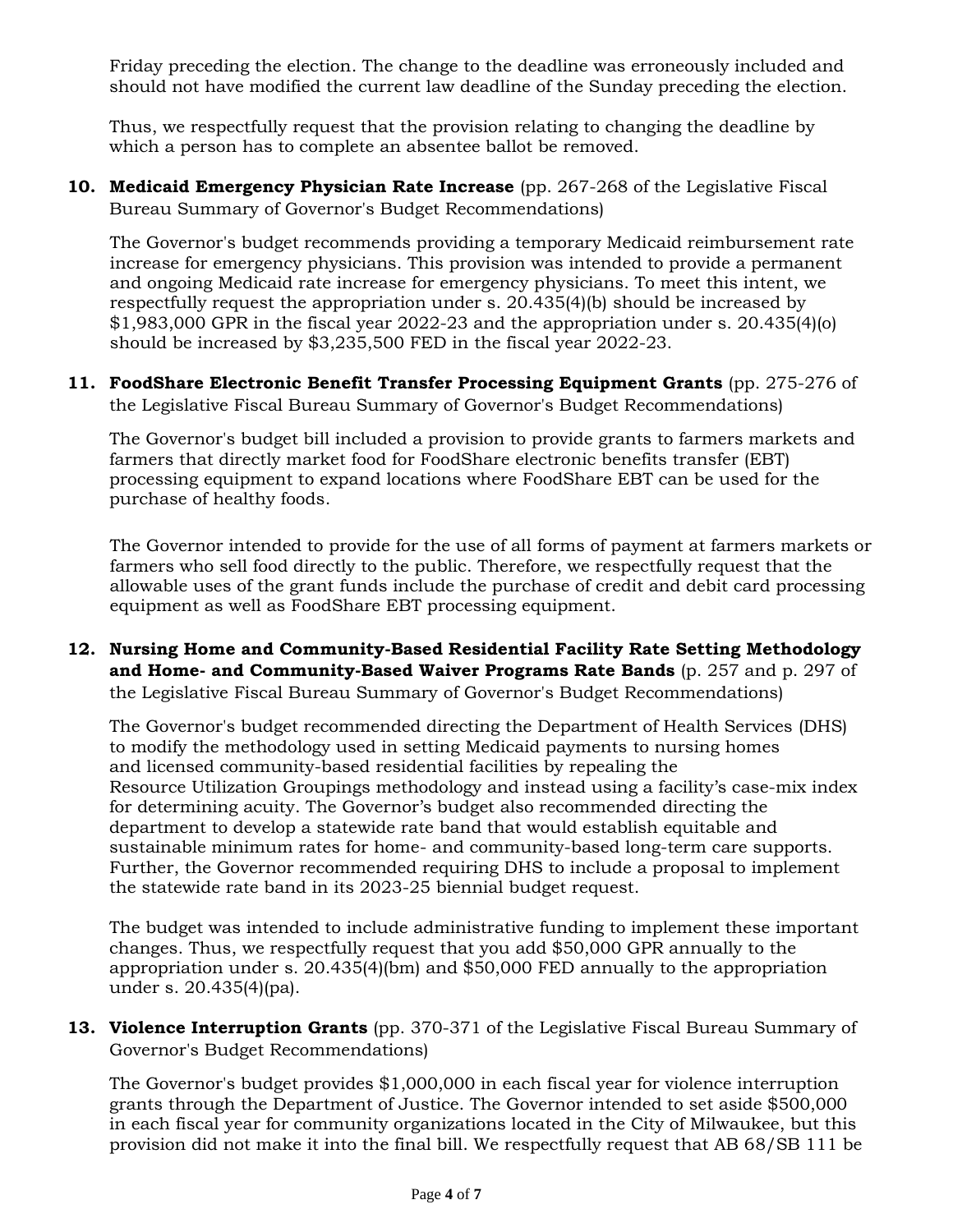amended to specify that \$500,000 in each year of the violence interruption grant funds be provided to community organizations located in the City of Milwaukee.

**14. Nurse Educator Program** (p. 608 of the Legislative Fiscal Bureau Summary of Governor's Budget Recommendations)

The Governor's budget includes \$5 million for a program to address the shortage of teachers and educators for college nursing programs. The program will provide fellowships and student loan repayment assistance to qualified individuals who commit to teaching nursing for at least three years.

As currently drafted, the funding is provided to the University of Wisconsin System, and eligible individuals are those that make a teaching commitment to a UW System institution's nursing program. However, the program is intended to be broader, in order to address the nurse educator shortage (and therefore increase the number of nursing graduates) in a variety of higher education institutions. Therefore, we respectfully request that: (a) the program and related funding be provided to the Higher Educational Aids Board instead of the System; (b) stipend eligibility is expanded to those in programs offering master's degrees for nurse educators; and (c) the program's limits for eligibility as they relate to teaching only at the System be removed.

15. Wisconsin Initiative for Agriculture Exports (p. 60 of the Legislative Fiscal Bureau Summary of Governor's Budget Recommendations)

The Governor's budget provides \$2,166,600 for a program through the Department of Agriculture, Trade and Consumer Protection to promote exports of Wisconsin-produced agricultural products. The provision provides that no more than 50 percent of the funds may be used by the department to promote dairy exports and no more than 50 percent of the funds may be used by the department to promote vegetable, meat, and fish exports. The program is intended, however, to be broader and to apply to all Wisconsin agricultural products. Therefore, we respectfully request that "fruits and other agricultural products" be included in the non-dairy allocation of the program in AB 68/SB 111 to reflect the program's full breadth more accurately.

**16. Farm Business Consultant Grants** (p. 60 of the Legislative Fiscal Bureau Summary of Governor's Budget Recommendations)

The Governor's budget provides \$100,000 each year for the Department of Agriculture, Trade and Consumer Protection to award grants to help farmers hire business consultants and attorneys to develop business plans and farm succession plans. The provision includes a reference to the grants being awarded to the University of Wisconsin-Extension. We respectfully request that the reference to the University of Wisconsin-Extension be removed from AB 68/SB 111 to maximize the flexibility for the department to award grants to assist farmers in developing these plans.

**17. University of Wisconsin System Borrowing Authority** (pp. 604-605 of the Legislative Fiscal Bureau Summary of Governor's Budget Recommendations)

The Governor's budget provides the University of Wisconsin System with new and significant flexibility to directly obtain extensions of credit and engage in short-term borrowing. The budget permits the System to pledge revenues from athletics programs to secure these arrangements.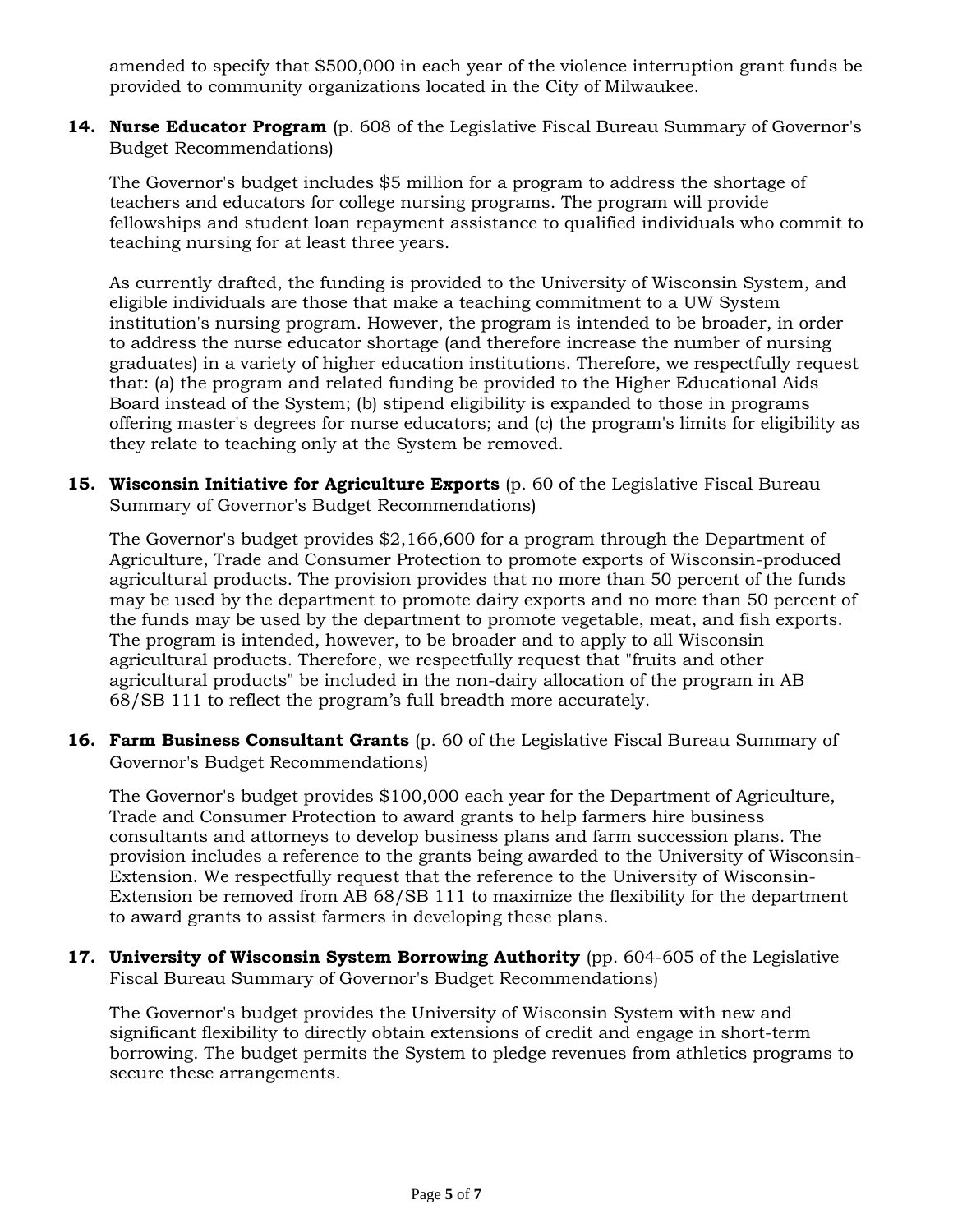The budget bill specifies that proceeds from these arrangements may be used for any athletic or educational purpose. To provide the System with maximum flexibility to address short-term cash flow issues, we respectfully request that "research" be added as a permissible use of proceeds.

18. **Tuition Promise Expansion** (p. 604 of the Legislative Fiscal Bureau Summary of Governor's Budget Recommendations)

The Governor's budget includes \$39 million GPR over the biennium for scholarships for University of Wisconsin System students (other than those attending UW-Madison, which already has implemented such a program) to supplement the gap between the student's financial aid award and the full cost of tuition and fees at the institution. Among other requirements, the Governor's budget specifies that eligible students are those from a household with an annual federal adjusted gross income of \$60,000 or less.

Although \$60,000 closely aligns with the current median household income for the state, the median household income will change over time. Using a statutorily specified adjusted gross income cap does not permit flexibility to align program eligibility requirements with the state's economic changes in future academic years. Therefore, we respectfully request that the Board of Regents have the authority to set the adjusted gross income limit for the program, as long as the limit does not exceed the state's most recent median household income as determined by the United States Census Bureau.

19. **Reinvestment of Budgeted Funds for University of Wisconsin System** (pp.603-604 of the Legislative Fiscal Bureau Summary of Governor's Budget Recommendations)

As with all agencies, the Governor's budget includes standard budget adjustments for the University of Wisconsin (UW) System that are intended to reflect agency costs to continue. For the 2021-23 biennium, the budget provides the System with \$18.3 million GPR across the biennium for adjustments to salary and fringe benefit expenditures.

According to the UW System, the System's needed fringe benefit adjustment was overestimated by approximately \$10 million GPR over the 2021-23 biennium in its budget submission last fall. Nonetheless, the System continues to grapple with the effects of the COVID-19 pandemic while serving as a major pipeline for the state workforce, which is critical to employers that cannot fill job openings.

To bolster these efforts, we respectfully request that an additional \$2.5 million GPR annually be provided to the UW System in the Governor's General Program Operations recommendation. Also, to further support students enrolling in UW institutions throughout our state, we respectfully request that an additional \$2.5 million GPR annually be provided to the UW System through the Governor's Tuition Promise Expansion initiative.

Thus, we respectfully request that total funding in Item 1 of the Legislative Fiscal Bureau's summary of the Governor's budget recommendations related to the UW System would be reduced by \$10 million GPR, total funding in Item 3 would be increased by \$5 million GPR, and total funding in Item 4 would be increased by \$5 million GPR over the 2021-23 biennium.